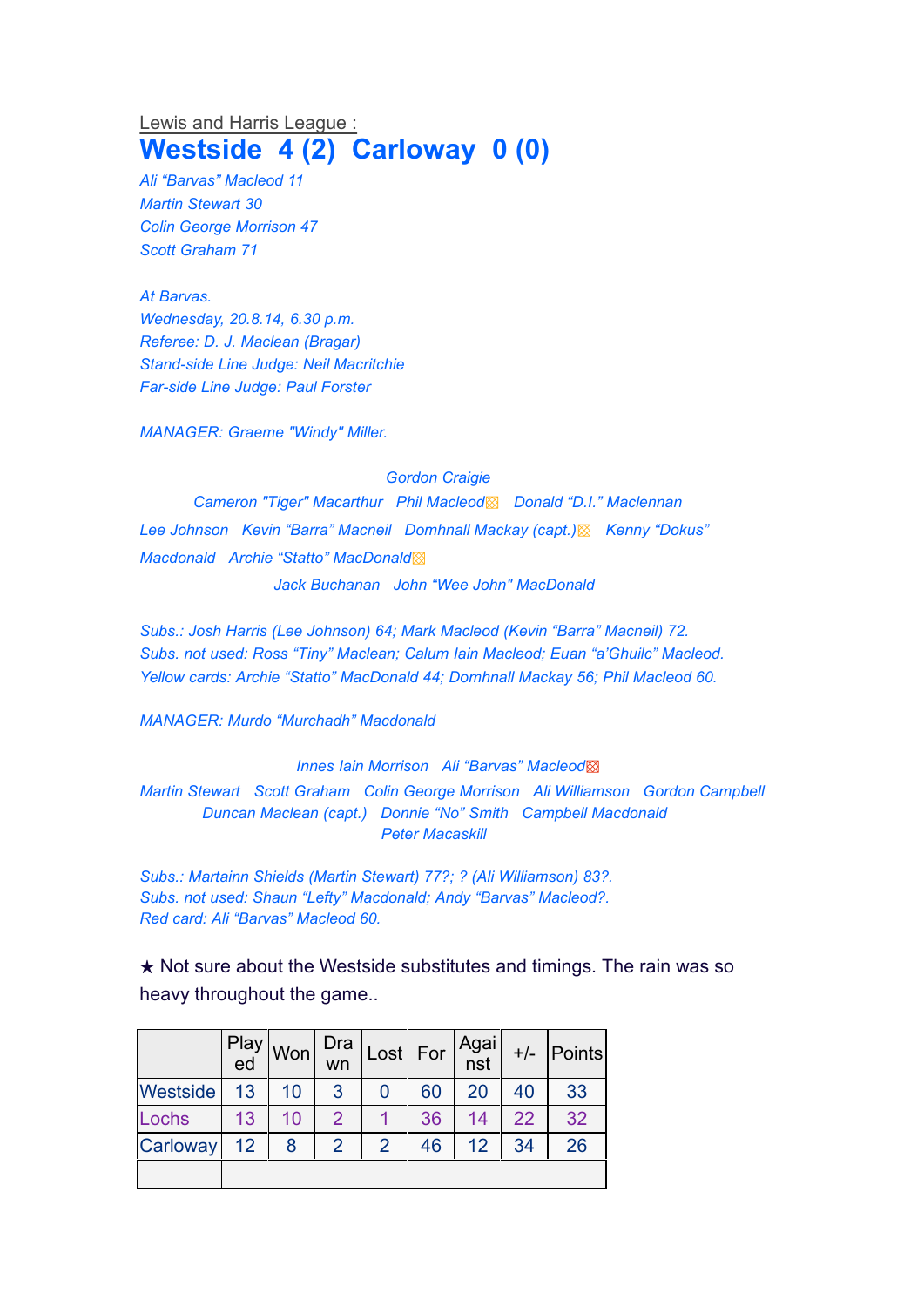League table before tonight's game.

Just over a year ago, Carloway - and most of Uig District - travelled northeast to Barvas, confident that the Blues would write a new page in the club annals by securing their first-ever League Championship in, probably, the most significant west Lewis derby ever played. The mission was successful, though by no means a stroll in the sun. Duncan Maclean had immediately cancelled out Fraser Macleod's early strike and it had taken the Blues until the 59th minute to get one hand on the trophy, courtesy of a piece of opportunism from Seumas Macleod, before a late Exocet from "Frazmac" finally killed off the Siarachs who had pushed na Gormaich hard throughout.

Time and the tides move on relentlessly, in every area, including football, and by the most poignant of ironies, the Champions once more were required to visit Barvas, but this time they came in search of a victory to claw them back into the Championship race and, in so doing, damage their opponents' chances of replacing them as Champions. The omens were not auspicious: after a hard-fought 1-1 League draw at Cnoc a' Choilich in late April, the Blues had fallen to the Barvas men twice in Cup Finals, 0-5 in the ABC and 1- 2 in the EaF, and their injury list was awesome.

Out for the season were prominent performers that evening, David Beaton, Iain Angus "Gus" Maciver, Dan Crossley, and Murdo "Squegg" Macleod, while significant others - Seumas Macleod, Scott Macaulay, and Fraser Macleod worked off-island, and Calum Tom Moody had joined Lochs. Substitutes, Craig Hacker, Calum Mackay, and Ben Smith, no longer featured either. Domhnall Mackay had been on honeymoon that night, so the only repeat performers were Cameron "Tiger" MacArthur, Donald "D.I." Maclennan, Kenny "Dokus" Macdonald, Kevin "Barra" Macneil, and Jack Buchanan.

Most of the 2013 Siarachs réprised their roles, however, though Donald "Spike" Smith was now at Point, Timmy Hunter at United, and Dan Macphail unavailable. Unfortunately, Avicii wasn't performing in Glasgow this year, so Ali "Barvas" Macleod and Innes Iain Morrison appeared. An even odder quirk of fate saw West's last line of defence in last season's game, Gordon Craigie, between the sticks for the Blues tonight. Graeme "Windy" Miller did not have his problems to seek; they clamoured at the dressing-room door.

After the heady euphoria of an HAC Final appearance, Carloway's season and form - seemed to have descended into catastrophic free-fall, although the seeds of the decline, perhaps, arrived a fortnight earlier with "Gus's" seasonending concussion at Fivepenny. The Yangtse Dam was suddenly removed from central defence, and also inspirational educational support for "Tiger" and "D.I." Of course, Captain Marvel, Domhnall Mackay, retreated to "Gus's"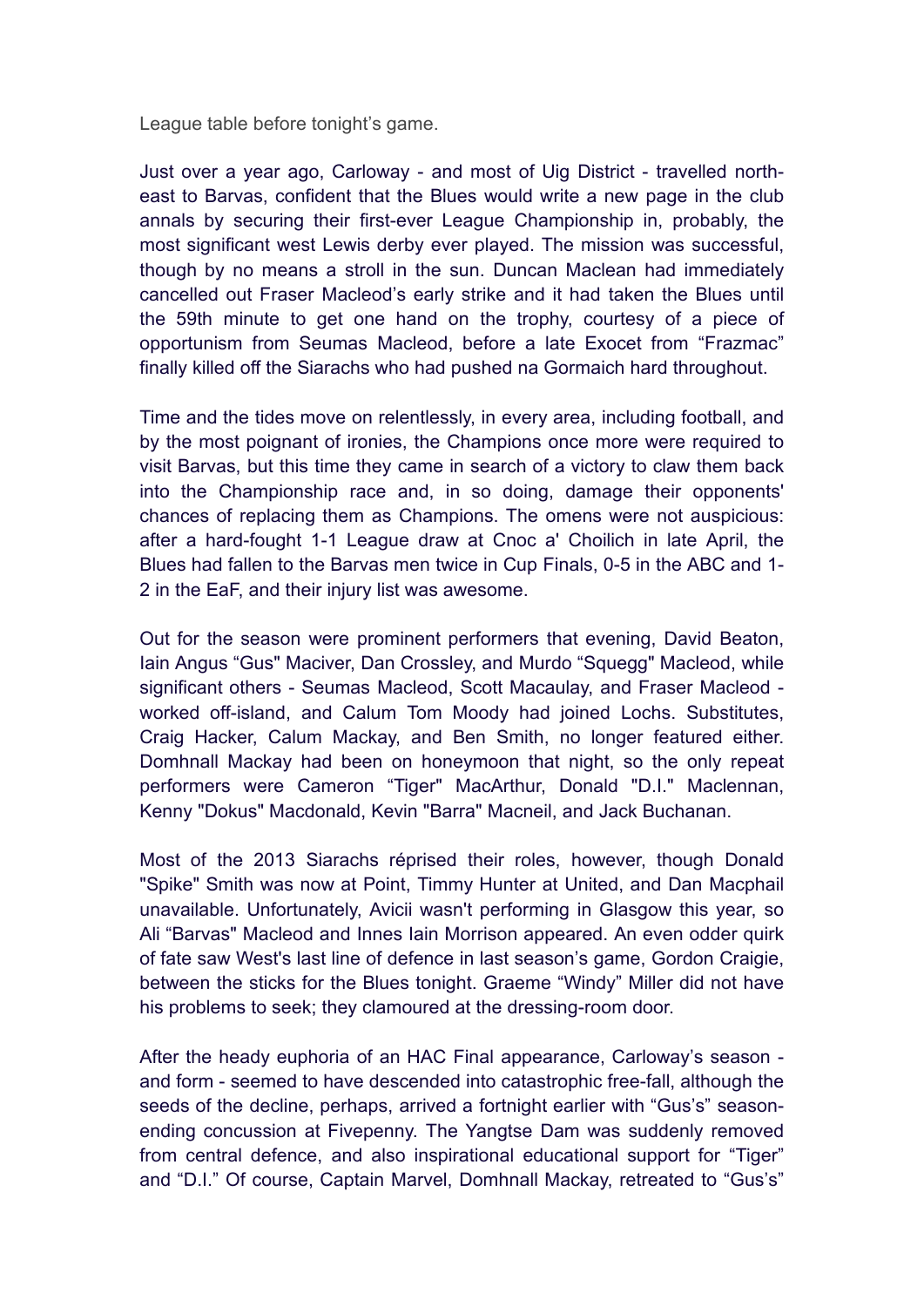position and when class playmaker, Dan Crossley, joined "Gus" on the sidelines, a void as large as the Lochnagar Crater at la Boiselle on the Somme was now apparent in central midfield, and ammunition supply to the explosive goal-getter, Jack Buchanan, evaporated.

Fortunately, Phil Macleod was home on leave and occupied central defence between "Tiger" and "D.I.", just back to distinctly un-Salou weather. Kevin "Barra" Macneil occupied an unfamiliar role to the right of Mackay, and the rest of the starting line-up was an accustomed pattern, although, once more, "Windy" had visited Carlabhagh Croileagan to fill the bench, Calum Iain Macleod excepted. Martin Stewart was preferred to Martainn Shields at left half/wing for the challengers, but the rest of the tightest squad on the island picked itself thereafter.

Carloway **HAD** to win; it was best for Westside to win. A loss or draw would not rule them out of the race, but hand the initiative to Lochs, coming up fast on the rails, especially after those two dropped points last Monday at Garrabost. More and more, it seemed that September's confrontation at Barvas between Westside and Lochs would decide the title, and, naturally, it was preferable for either to enter the contest knowing that their opponents **HAD** to win, not them.

Torrential rain continued unabated, as Carloway opened smoothly, an early corner from Macaskill's right being met on the penalty spot by Mackay but his downward glance goal-wards was booted clear, only for a quick 1-2 on the left between "Barra" and Johnson midway within the West half to send "Barra" into the left corner of the box, but his low drive went straight to the keeper by the near post.

Gradually Westside asserted themselves and in 8 minutes a Stewart corner on Craigie's left led to a scramble in the Blues' box. Craigie came out to punch the high ball across his area, 10 metres out, but the ball whipped backwards off his arm and Macleod, falling backward on the line, seemed to block it with a combination of arm and chest, before the ball was sent whizzing down the park. Moments later, Ali "Barvas" was freed down the right by Morrison but his drive from the edge of the box was blocked expertly by Craigie at the near post. It only delayed the opener by two minutes. A Maclean free-kick,10 metres outside the Carloway box on the right, found an advancing row of Siarachs racing behind the defence,12 metres from goal. Graham reverse-headed low to "Van Der Sar's" left but the keeper got down to get a hand to it to push it leftwards along his line. However, an unmarked Ali "Barvas" stopped texting for a moment to step forward and stroke it home (**0-1**).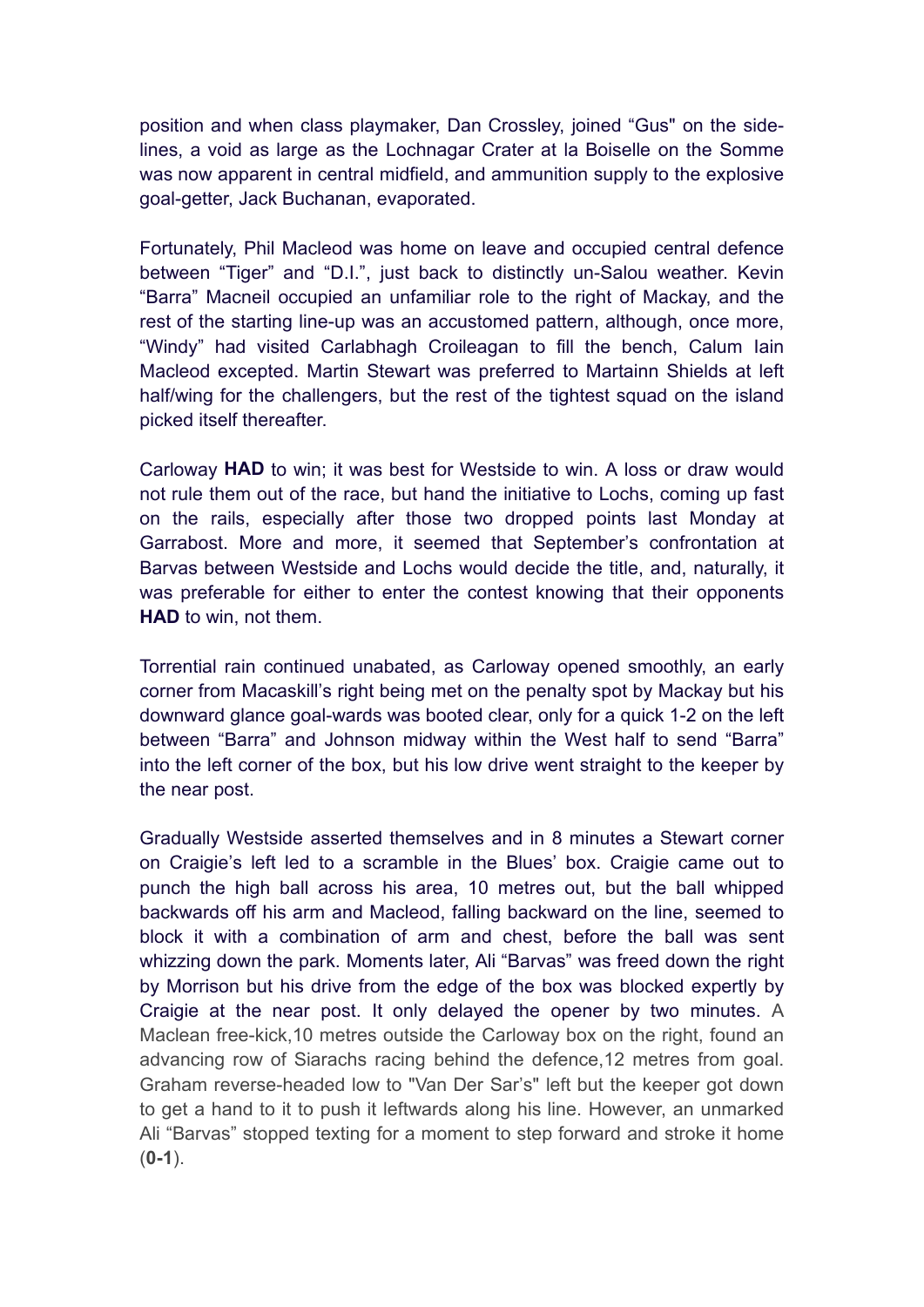Both sides' game-plan soon manifested itself: Phil Macleod as anchor, covering "D.I." on Innes Iain Morrison and "Tiger" on Martin Stewart, the latter regularly withdrawing to left-half to track "Dokus" and draw "Tiger" out, leaving space for Scott Graham to win to Macleod's right. MacDonald was delegated to stand on "Barvas's" toes but with "Barra" providing quality support to Mackay in his head-to-head with West's enforcer, Ali Williamson, "Squegg's" absence was significant to the left as Gordon Campbell played the entire West right behind "Barvas", and coped with Johnson. Colin George Morrison and Scott Graham remained unanswered problems throughout. Campbell Macdonald stuck to Jack Buchanan like a glove, but let the midfield take care of him - and "Wee John" - as they tracked back more and more often as the game progressed in search of the missing ball.

Lack of supply was their problem. Traffic flowed inexorably towards Craigie. In 24 minutes a downwards Colin George header, from directly in front of goal, 10 metres out, off a Maclean corner on Craigie's left, was scrambled clear by the goalie, then fired back in, only for "Dokus" to clear off the line by the right-hand post. Four minutes later, yet another free-kick, all the way from the right centre-line, was met by an unmarked Innes Iain, just inside the centre of the Carloway box. His bullet header was parried high upwards and outwards by a startled Craigie, but Maclean's shot from the 18 metres-line went harmlessly past to the left. On the half-hour a "Barra" break on the right saw him cut the ball back low from the bye-line to Johnson, arriving on the right edge of the box. However, his first-time attempt trundled well-wide of Macaskill's right-hand post.

A minute later slack play on the left edge of the box led to a second goal. Failure to get an incisive tackle in allowed both Morrisons to 1-2 around Blues' defenders and Colin George to fire a low diagonal towards the right of Craigie's box, where Martin Stewart reacted first to step around "Tiger" unhindered and guide the ball well away from the keeper and low inside his left-hand post (**0-2**).

Two flurries from the Blues concluded the half: in 37 minutes Mackay met a Johnson corner from Macaskill's right directly in front of goal on the penalty spot, but his glancing header swished away to the left. Two minutes from the whistle a "Dokus" free-kick just inside the West half, after a foul by Donnie "No" on Buchanan, was tipped over by Macaskill.

## **Half-time: Westside 2 Carloway 0**

As the monsoon conditions continued undiminished, a gentleman's agreement might have been suggested to conclude affairs at half-time with a handshake and a 2-0 victory to the Siarachs. No such luck! A further 45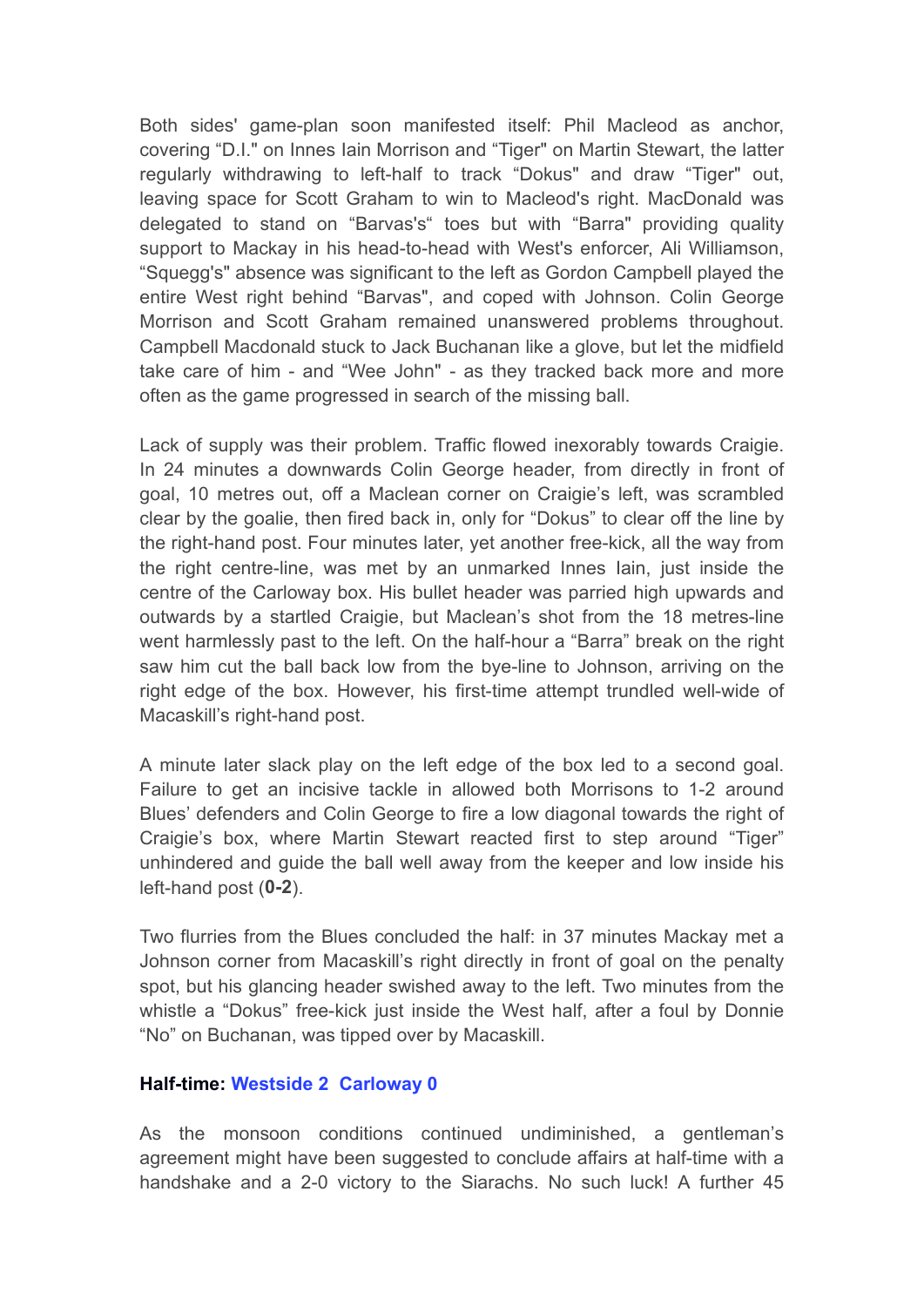minutes of torment ensued, though an immediate Colin George strike decided the outcome. As the Carloway defence crowded the goal-line, a Maclean corner from Craigie's left was met by an unmarked Colin George directly in front of goal,10 metres out, and his header crashed home waist-high to the keeper's left (**0-3**).

Three minutes later Craigie had to look smart to block Ali Williamson's longrange trundler from 20 metres, low to his right. Colin George followed up to fire against the prostrate keeper, before Maclean fired the rebound high over from the edge of the box.

In 54 minutes Macaskill reacted high to his left to hold a "Dokus" attempt from the right edge of the box, but then, on the hour, occurred what might, or should, have been a significant helping hand to the Blues' chances with a second yellow card for the irrepressible thorn-in-the-flesh, Ali "Barvas", apparently for a foul on "Dokus". However, the pattern of play did not change, though the pace slackened, as Carloway huffed and puffed to take advantage of the extra man, but without any discernible results.

In 67 minutes the Blues almost regained a foothold in the game when "D.I." met a "Dokus" corner from Macaskill's left on the penalty spot, but his header crashed off the top of the bar and in the ensuing melée the ball cleared for another corner. Five minutes later it really was all over with a goal that comprehensively summed up the Blues' night of misery. A disputed free-kick, awarded for a tackle on Williamson, arrived, just outside the box to Craigie's right. Up stepped Scott Graham to send the sweetest - and simplest - of rightfoot Beckhams just over the wall and deep into the unguarded right-hand side of the Carloway net (**0-4**). If he had added, "*That's how it's done, boys*", to the stupefied Blues' wall, who could have blamed him?

A minute later a Carloway break down the left allowed Buchanan to win a rebound forward, midway within the left of the West half, then supply the ball forward on the left to the unmarked Harris. He checked, then 18 metres from the line sent a low curving ball behind the retreating defence for "Dokus" to win in front of Maclean, but his flick from 10 metres, directly in front of goal, was parried, then held, by Macaskill, shoulder-high to his left.

With four minutes remaining on the clock, a double block by Craigie saved Carloway the ignominy of losing a fifth. A fast break down the left saw Graham, midway within the Blues' half, on the left touch-line, fire in a low, diagonal cross for Innes Iain to meet 16 metres from goal, but Craigie was out like a flash to block. Williamson ground in the rebound but again the keeper, flat-out, blocked, then somehow managed to hold at Campbell's feet.